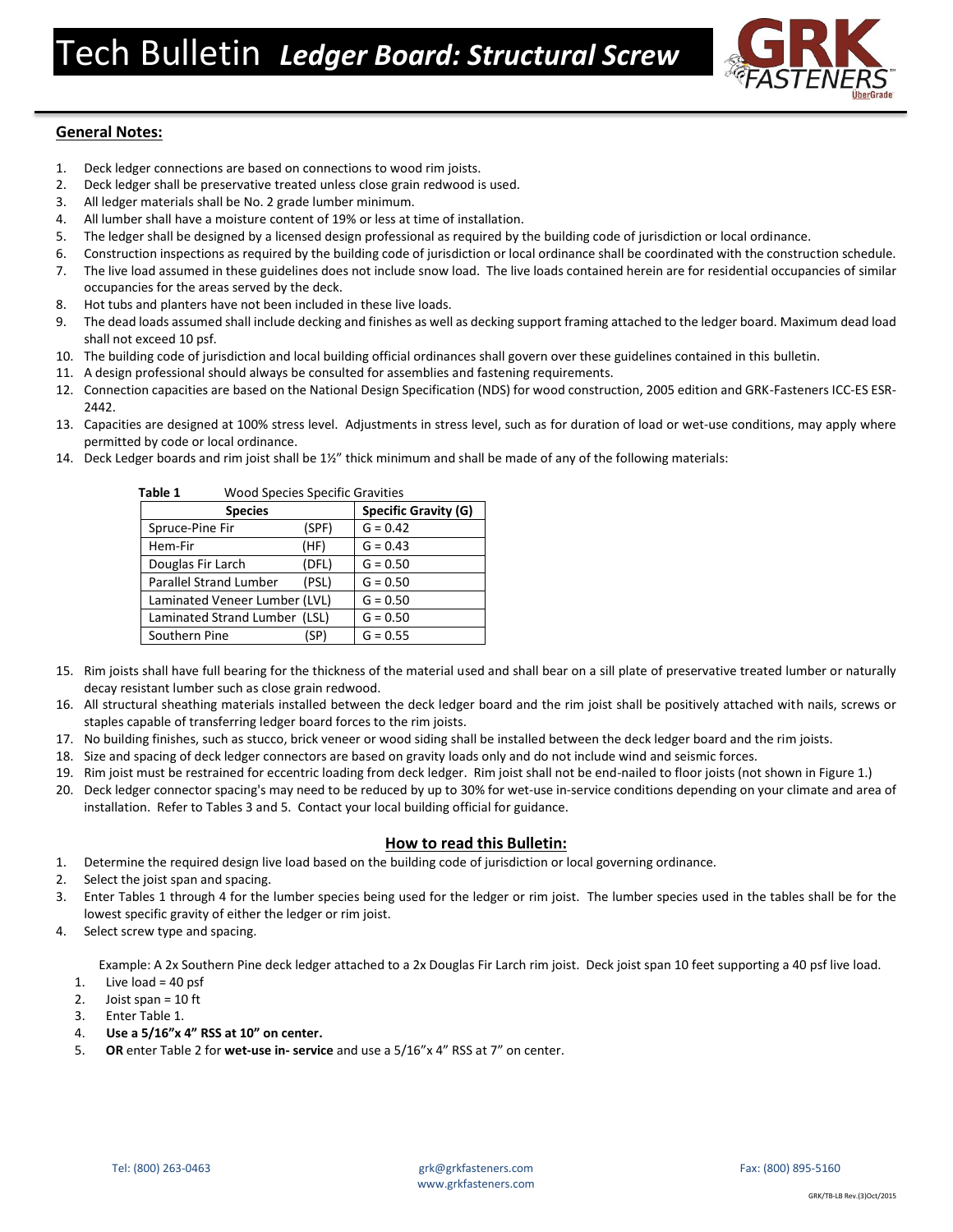

# **Table 2**

| RSS 5/16 x 4"   |                             |                         | Joist span              |      |                  |         |       |
|-----------------|-----------------------------|-------------------------|-------------------------|------|------------------|---------|-------|
|                 |                             |                         | 6 ft                    | 8 ft | 10 <sub>ft</sub> | $12$ ft | 14 ft |
| Live load (psf) | <b>Wood Species</b>         | Screw Shear<br>Capacity | Screw Spacing in inches |      |                  |         |       |
| 40              | $G = 0.42 / SPF$            | 182                     | 14                      | 10   | 8                |         | b     |
| 40              | $G = 0.50 / DF-PSL-LVL-LSV$ | 213                     | 17                      | 12   | 10               | 8       |       |
| 40              | $G = 0.55 / SP$             | 252                     | 20                      | 15   | 12               | 10      | 8     |
| 60              | $G = 0.42 / SPF$            | 182                     | 10                      |      | 6                |         |       |
| 60              | $G = 0.50 / DF-PSL-LVL-LSV$ | 213                     | 12                      | 9    |                  | 6       |       |
| 60              | $G = 0.55 / SP$             | 252                     | 14                      | 10   | 8                |         |       |

NOTE: 1. Deck Dead Load = 10 psf

# **Table 3 (wet-use in- service)**

| RSS 5/16 x 4"   |                             | Joist span              |                                              |                  |         |       |   |
|-----------------|-----------------------------|-------------------------|----------------------------------------------|------------------|---------|-------|---|
|                 |                             | 6 ft                    | 8 ft                                         | 10 <sub>ft</sub> | $12$ ft | 14 ft |   |
| Live load (psf) | <b>Wood Species</b>         | Screw Shear<br>Capacity | Screw Spacing in inches/ wet-use in- service |                  |         |       |   |
| 40              | $G = 0.42 / SPF$            | 127                     | 10                                           |                  | b       |       |   |
| 40              | $G = 0.50 / DF-PSL-LVL-LSV$ | 150                     | 12                                           | 9                |         | 6     |   |
| 40              | $G = 0.55 / SP$             | 176                     | 14                                           | 10               | 8       |       | h |
| 60              | $G = 0.42 / SPF$            | 127                     |                                              |                  | 4       |       |   |
| 60              | $G = 0.50 / DF-PSL-LVL-LSV$ | 150                     | 8                                            | 6                |         | 4     |   |
| 60              | $G = 0.55 / SP$             | 176                     | 10                                           |                  | 6       |       |   |

NOTE: 1. Deck Dead Load = 10 psf

### **Table 4**

| <b>PHEINOX RSS 5/16 x 4"(Stainless steel)</b> |                             | Joist span              |                         |                  |         |       |  |
|-----------------------------------------------|-----------------------------|-------------------------|-------------------------|------------------|---------|-------|--|
|                                               |                             | 6 ft                    | 8 ft                    | 10 <sub>ft</sub> | $12$ ft | 14 ft |  |
| Live load (psf)                               | <b>Wood Species</b>         | Screw Shear<br>Capacity | Screw Spacing in inches |                  |         |       |  |
| 40                                            | $G = 0.42 / SPF$            | 151                     | 12                      |                  |         | ь     |  |
| 40                                            | $G = 0.50 / DF-PSL-LVL-LSV$ | 187                     | 14                      | 11               | 8       |       |  |
| 40                                            | $G = 0.55 / SP$             | 204                     | 16                      | 12               | 9       |       |  |
| 60                                            | $G = 0.42 / SPF$            | 151                     | 8                       | 6                |         | 4     |  |
| 60                                            | $G = 0.50 / DF-PSL-LVL-LSV$ | 187                     | 10                      | 8                | 6       |       |  |
| 60                                            | $G = 0.55 / SP$             | 204                     | 11                      | 8                |         |       |  |

NOTE: 1. Deck Dead Load = 10 psf

# **Table 5 (wet-use in- service)**

| <b>PHEINOX RSS 5/16 x 4"(Stainless steel)</b> |                             | Joist span              |                                              |                  |         |       |  |
|-----------------------------------------------|-----------------------------|-------------------------|----------------------------------------------|------------------|---------|-------|--|
|                                               |                             | 6 ft                    | 8 ft                                         | 10 <sub>ft</sub> | $12$ ft | 14 ft |  |
| Live load (psf)                               | <b>Wood Species</b>         | Screw Shear<br>Capacity | Screw Spacing in inches/ wet-use in- service |                  |         |       |  |
| 40                                            | $G = 0.42 / SPF$            | 106                     | 8                                            | b                |         | 4     |  |
| 40                                            | $G = 0.50 / DF-PSL-LVL-LSV$ | 131                     | 10                                           |                  | b       |       |  |
| 40                                            | $G = 0.55 / SP$             | 143                     | 11                                           | 8                | 6       |       |  |
| 60                                            | $G = 0.42 / SPF$            | 106                     | b                                            | 4                |         |       |  |
| 60                                            | $G = 0.50 / DF-PSL-LVL-LSV$ | 131                     |                                              |                  |         |       |  |
| 60                                            | $G = 0.55 / SP$             | 143                     | 8                                            | 6                |         |       |  |

NOTE: 1. Deck Dead Load = 10 psf